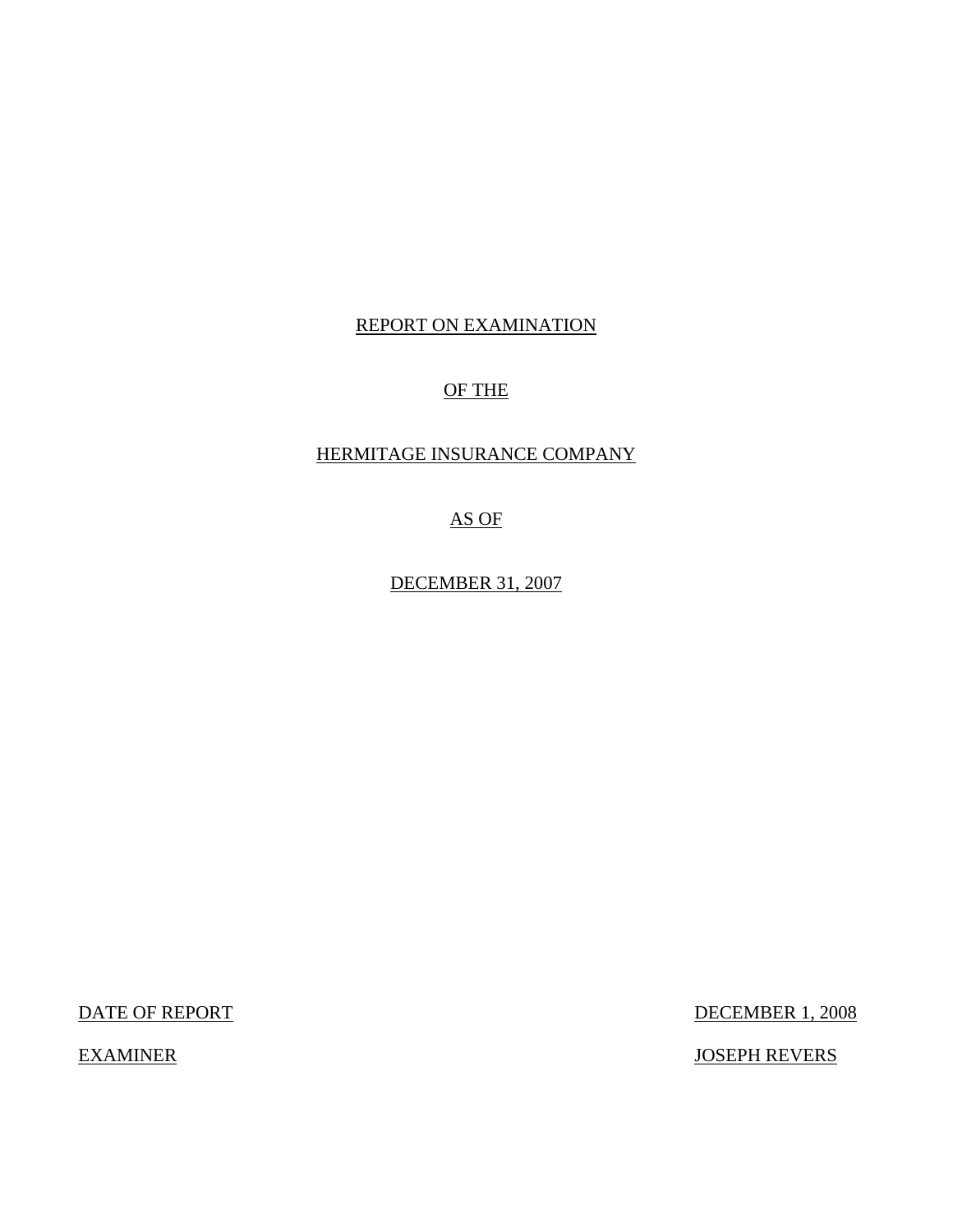## TABLE OF CONTENTS

#### ITEM NO. PAGE NO.

| 1  | Scope of examination                                                                                                                                             | $\overline{2}$               |
|----|------------------------------------------------------------------------------------------------------------------------------------------------------------------|------------------------------|
| 2. | <b>Description of Company</b>                                                                                                                                    | 3                            |
|    | A. Management<br>B. Territory and plan of operation<br>C. Reinsurance<br>D. Holding company system<br>E. Significant operating ratios<br>F. Accounts and records | 4<br>5<br>7<br>9<br>10<br>11 |
| 3. | <b>Financial statements</b>                                                                                                                                      | 12                           |
|    | A. Balance sheet<br>B. Underwriting and investment exhibit                                                                                                       | 12<br>14                     |
| 4. | Losses and loss adjustment expenses                                                                                                                              | 15                           |
| 5. | Market conduct activities                                                                                                                                        | 15                           |
| 6. | Compliance with prior report on examination                                                                                                                      | 16                           |
| 7. | Summary of comments and recommendations                                                                                                                          | 17                           |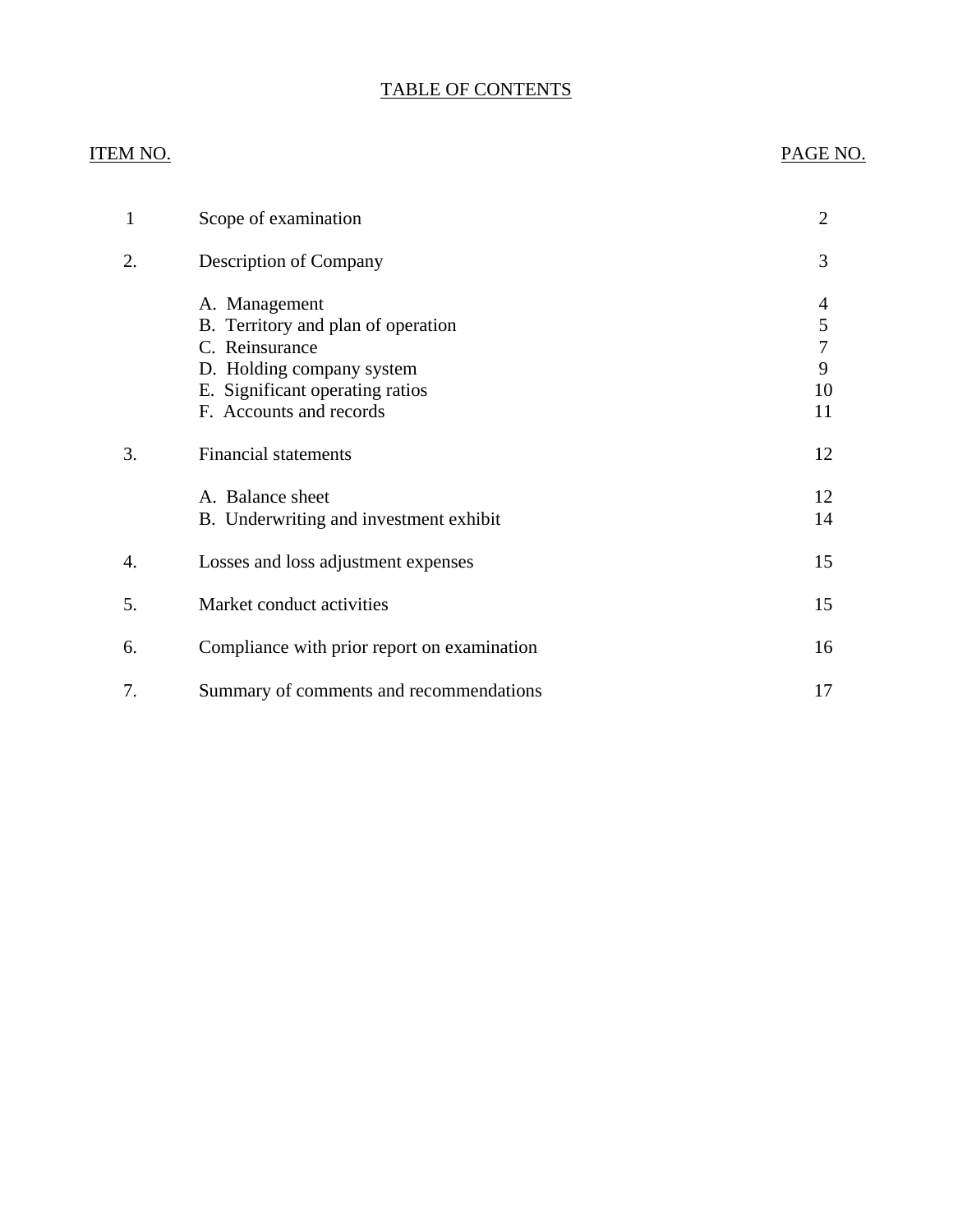

STATE OF NEW YORK INSURANCE DEPARTMENT 25 BEAVER STREET NEW YORK, NEW YORK 10004

December 1, 2008

Honorable Eric R. Dinallo Superintendent of Insurance Albany, New York 12257

Sir:

Pursuant to the requirements of the New York Insurance Law, and in compliance with the instructions contained in Appointment Number 22762 dated April 15, 2008 attached hereto, I have made an examination into the condition and affairs of Hermitage Insurance Company as of December 31, 2007, and submit the following report thereon.

Wherever the designations "the Company" or "Hermitage" appear herein without qualification, it should be understood to indicate Hermitage Insurance Company.

Wherever the term "Department" appears herein without qualification, it should be understood to mean the New York Insurance Department.

The examination was conducted at the Company's administrative offices located at 1311 Mamaroneck Ave, Suite 135, White Plains, New York 10605.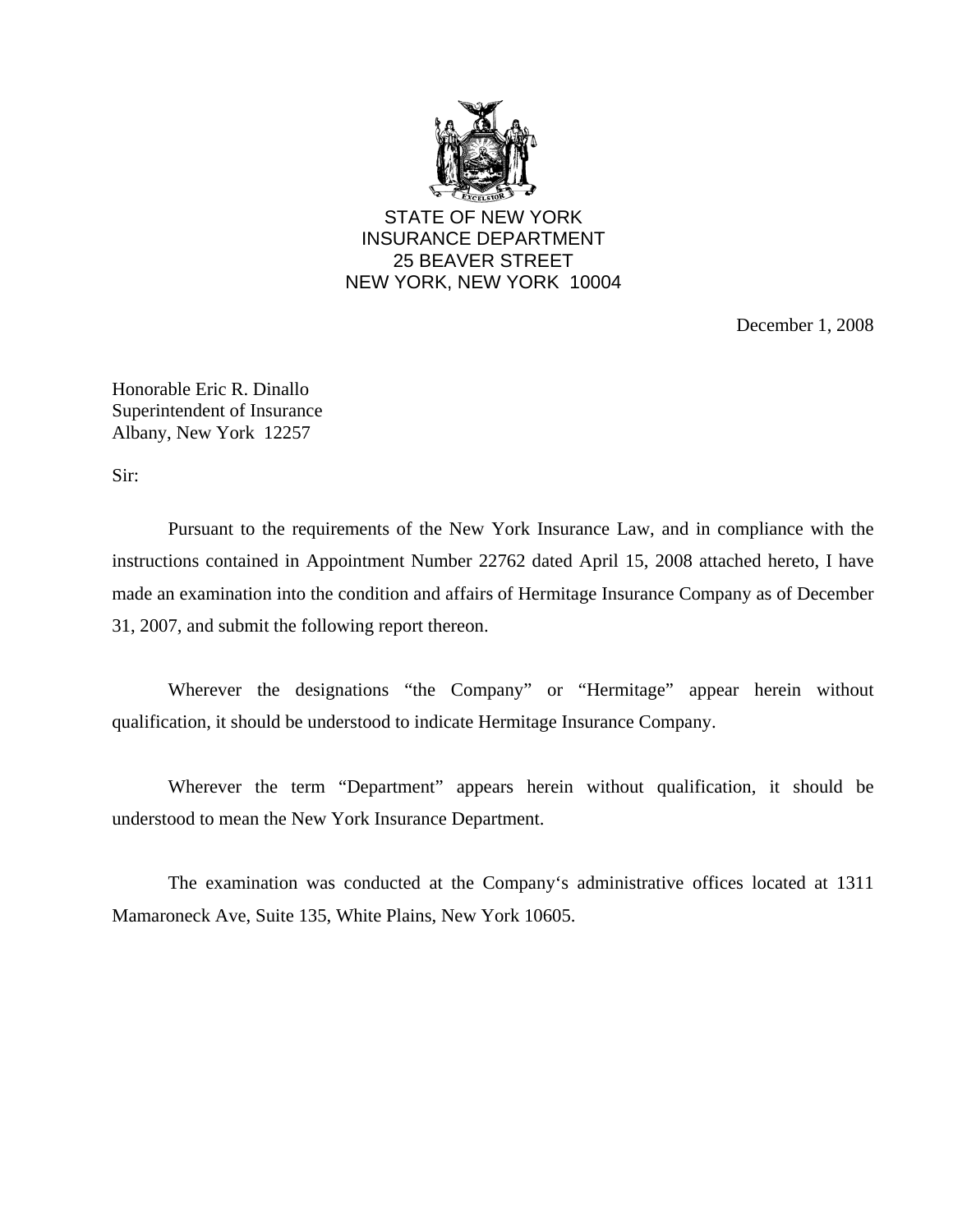#### 2 **1. SCOPE OF EXAMINATION**

<span id="page-3-0"></span>The Department has performed a single-state examination of Hermitage Insurance Company*.*  The previous examination was conducted as of December 31, 2002. This examination covered the five-year period from January 1, 2003 through December 31, 2007. Transactions occurring subsequent to this period were reviewed where deemed appropriate by the examiner.

This examination was conducted in accordance with the National Association of Insurance Commissioners ("NAIC") Financial Condition Examiners Handbook, which requires that we plan and perform the examination to evaluate the financial condition and identify prospective risks of the Company by obtaining information about the Company including corporate governance, identifying and assessing inherent risks within the Company and evaluating system controls and procedures used to mitigate those risks. An examination also includes assessing the principles used and significant estimates made by management, as well as evaluating the overall financial statement presentation, management's compliance with Statutory Accounting Principles and annual statement instructions when applicable to domestic state regulations.

All accounts and activities of the company were considered in accordance with the riskfocused examination process. The examiners also relied upon audit work performed by the Company's independent public accountants when appropriate.

This examination report includes a summary of significant findings for the following items as called for in the Financial Condition Examiners Handbook of the NAIC:

> Significant subsequent events Company history Corporate records Management and control Fidelity bonds and other insurance Territory and plan of operation Growth of Company Loss experience Reinsurance Accounts and records Financial statements Summary of recommendations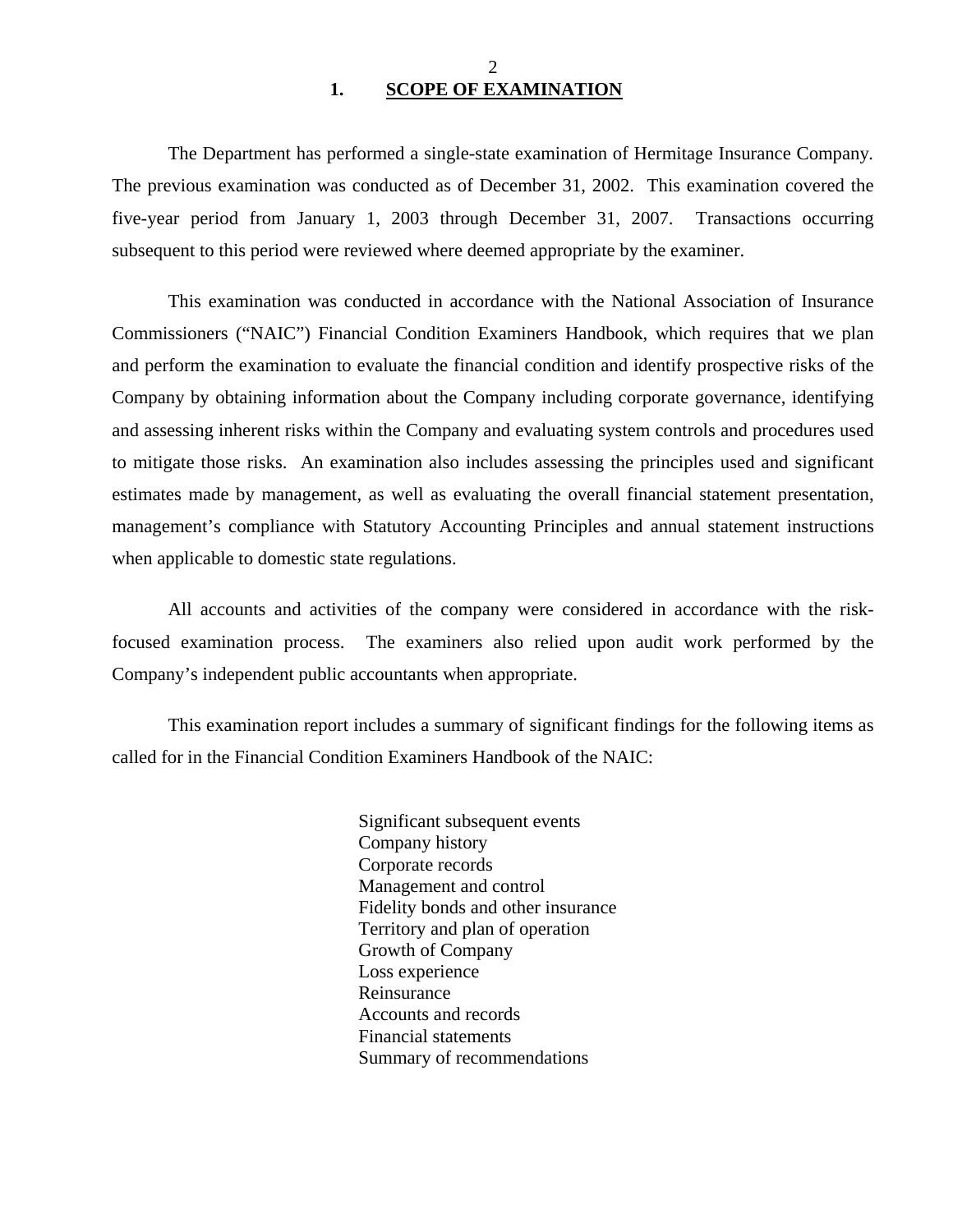A review was also made to ascertain what action was taken by the Company with regard to comments and recommendations contained in the prior report on examination.

This report on examination is confined to financial statements and comments on those matters, which involve departures from laws, regulations or rules, or which are deemed to require explanation or description.

#### **2. DESCRIPTION OF COMPANY**

Hermitage Insurance Company was incorporated under the laws of the State of New York in 1984 and commenced writing business in 1985.

Hermitage was a wholly owned subsidiary of Queensway Financial Holdings, Ltd. from 1995 to March 18, 2005. On March 18, 2005, the Department approved the acquisition of Hermitage and its subsidiaries by Brookfield Asset Management.

In December 1997, Hermitage acquired Kodiak Insurance Company, a property and casualty insurance company domiciled in New Jersey. On December 1, 2000, Hermitage acquired Vantage Data Corporation ("Vantage"), a computer operation services company and on June 6, 2006, the Company sold Vantage.

As of December 31, 2007, the Company was a wholly-owned subsidiary of Hermitage Holdings, Limited which is a wholly owned subsidiary of Brookfield Asset Management Inc., each of which are incorporated in Canada. The ultimate parent of Hermitage Insurance Company is Partners, Limited, Ontario Canada.

At December 31, 2007, capital paid in was \$6,101,040 consisting of 1,095 shares of common stock at \$2,832 par value per share and 385 shares of convertible preferred at [\\$7,792.21](https://7,792.21) par value per share. Gross paid in and contributed surplus was \$17,453,959. Gross paid in and contributed surplus increased by \$7,000,000 during the examination period, as follows:

| Year         | Description                                                             |             | Amount       |
|--------------|-------------------------------------------------------------------------|-------------|--------------|
| 2003<br>2005 | Beginning gross paid in and contributed surplus<br>Surplus contribution | \$7,000,000 | \$10,453,959 |
|              | <b>Total Surplus Contributions</b>                                      |             | 7,000,000    |
| 2007         | Ending gross paid in and contributed surplus                            |             | \$17,453,959 |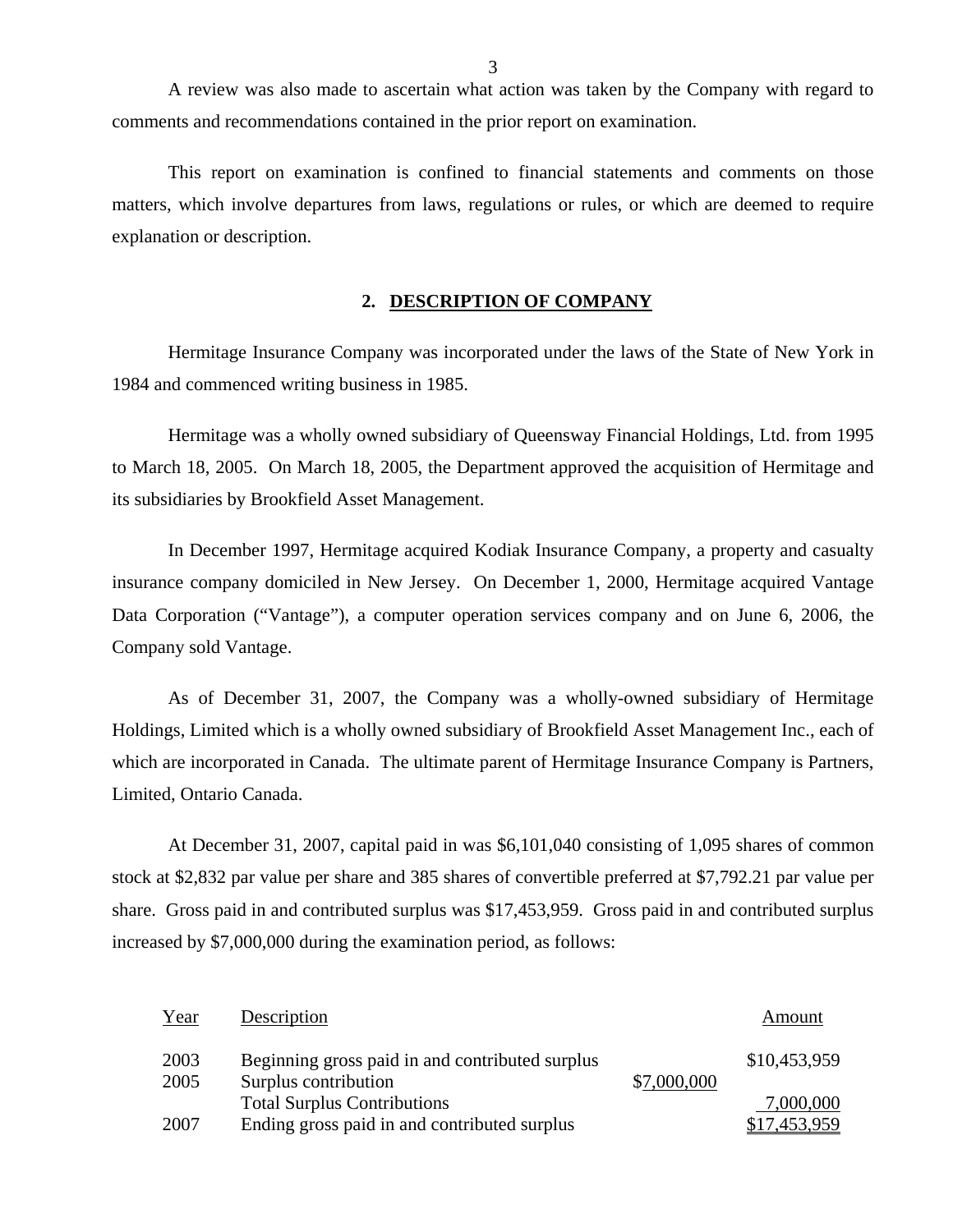#### <span id="page-5-0"></span>A. Management

Pursuant to the Company's charter and by-laws, management of the Company is vested in a board of directors consisting of not less than thirteen nor more than seventeen members. The board met four times during each calendar year. At December 31, 2007, the board of directors was comprised of the following thirteen members:

Name and Residence

Barry Blattman Armonk, NY

David Boyle Larchmont, NY

Kevin Cash Unionville, Ontario

Erina Connors Guilford, CT

Gordon Hoyt Queensbury, NY

John Khajadourian Toronto, Ontario

David Koegal Atlantic Beach, NY

James A. Lambert Larchmont, NY

Phillip Lambert Ramsey, NJ

George Myhal Etobicoke, Ontario

Carol Popp Ridgefield, CT

Bruce Robertson Toronto, Ontario

Myron S. Ross Owner,

Principal Business Affiliation

Managing Partner, Brookfield Asset Management

Senior Vice President, Brookfield Asset Management

Vice President Finance, Brookfield Funds

Owner, Agency Intermediaries, Ltd.

Retired Chief Executive Officer, Hermitage Insurance Company

Vice President, Brookfield Asset Management

Actuary/Underwriter, Imagine Re

President, Hermitage Insurance Company

Chief Operating Officer, Hermitage Insurance Company

President, Brookfield Asset Management

Secretary, Hermitage Insurance Company

Senior Executive, Brookfield Asset Management

Greenlawn, NY Ross & Ross, Certified Public Accountants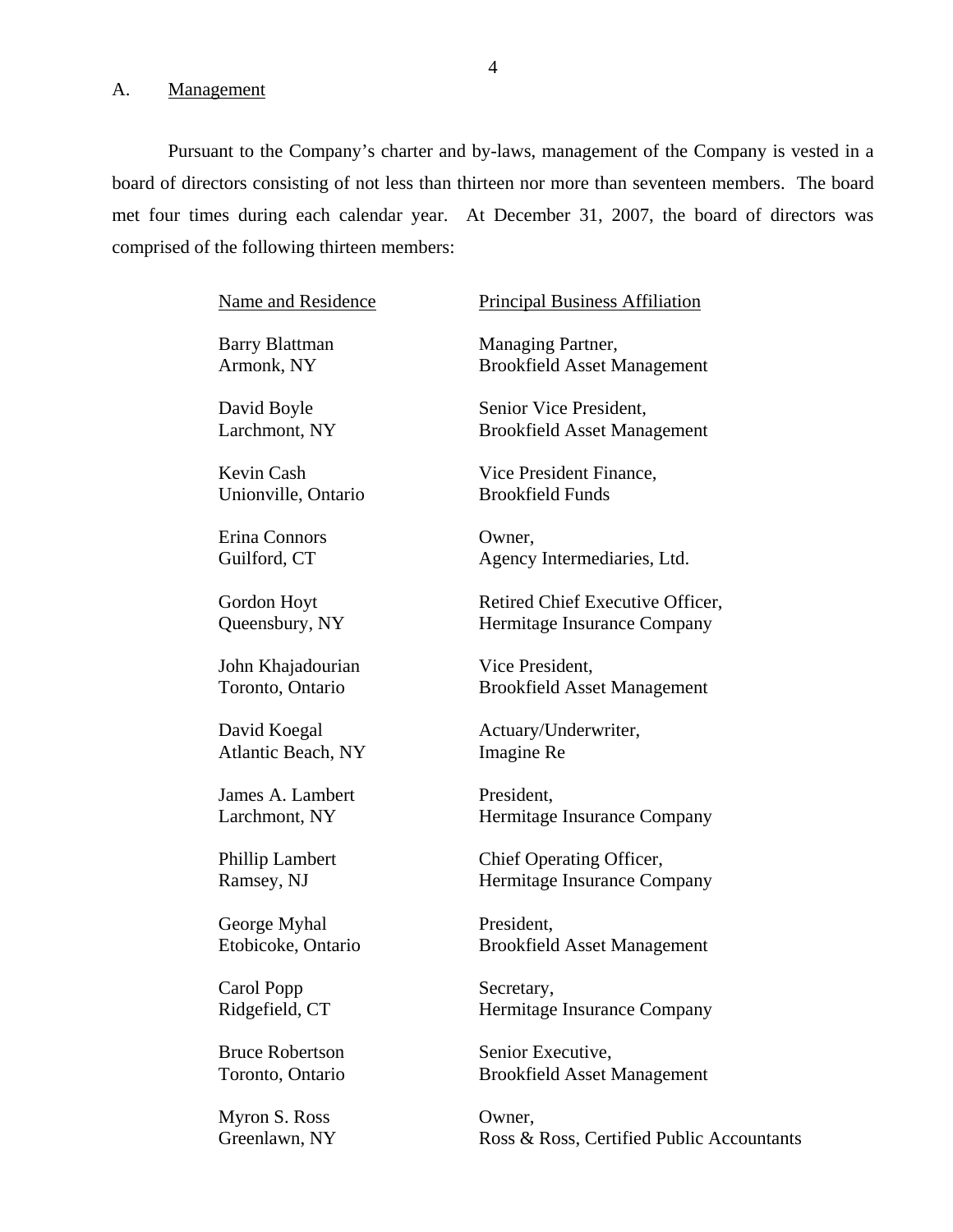A review of the minutes of the board of directors' meetings held during the examination period indicated that the meetings were generally well attended with the exception of David Boyle, Barry Blattman and George Myhal, each of whom attended less than 50% of the meetings for which they were eligible to attend.

Members of the board have a fiduciary responsibility and must evince an ongoing interest in the affairs of the insurer. It is essential that board members attend meetings consistently and set forth their views on relevant matters so that the board may reach appropriate decisions. Individuals who fail to attend at least one-half of the regular meetings do not fulfill such criteria**.** It is recommended that board members who are unable or unwilling to attend meetings consistently should resign or be replaced.

The review of the conflict of interest statements for the years under examination revealed that a few directors, officers and/or key employees did not sign the statements. It is recommended that the Company have all its directors and officers sign conflict of interest statements on a yearly basis.

As of December 31, 2007, the principal officers of the Company were as follows:

| President |
|-----------|
| Secretary |
| Treasurer |
|           |

Name Title

#### B. Territory and Plan of Operation

As of December 31, 2007, the Company was licensed to write business in the states of Georgia, New Jersey, New York, Pennsylvania and Rhode Island. Hermitage also operates as a surplus lines writer in twenty-nine states and the District of Columbia.

As of the examination date, the Company was authorized to transact the kinds of insurance as defined in the following numbered paragraphs of Section 1113(a) of the New York Insurance Law:

| Paragraph | Line of Business       |
|-----------|------------------------|
|           | Fire                   |
| 5         | Miscellaneous property |
| 6         | Water damage           |
|           | Burglary and theft     |
|           | Glass                  |
|           | Boiler and machinery   |
|           |                        |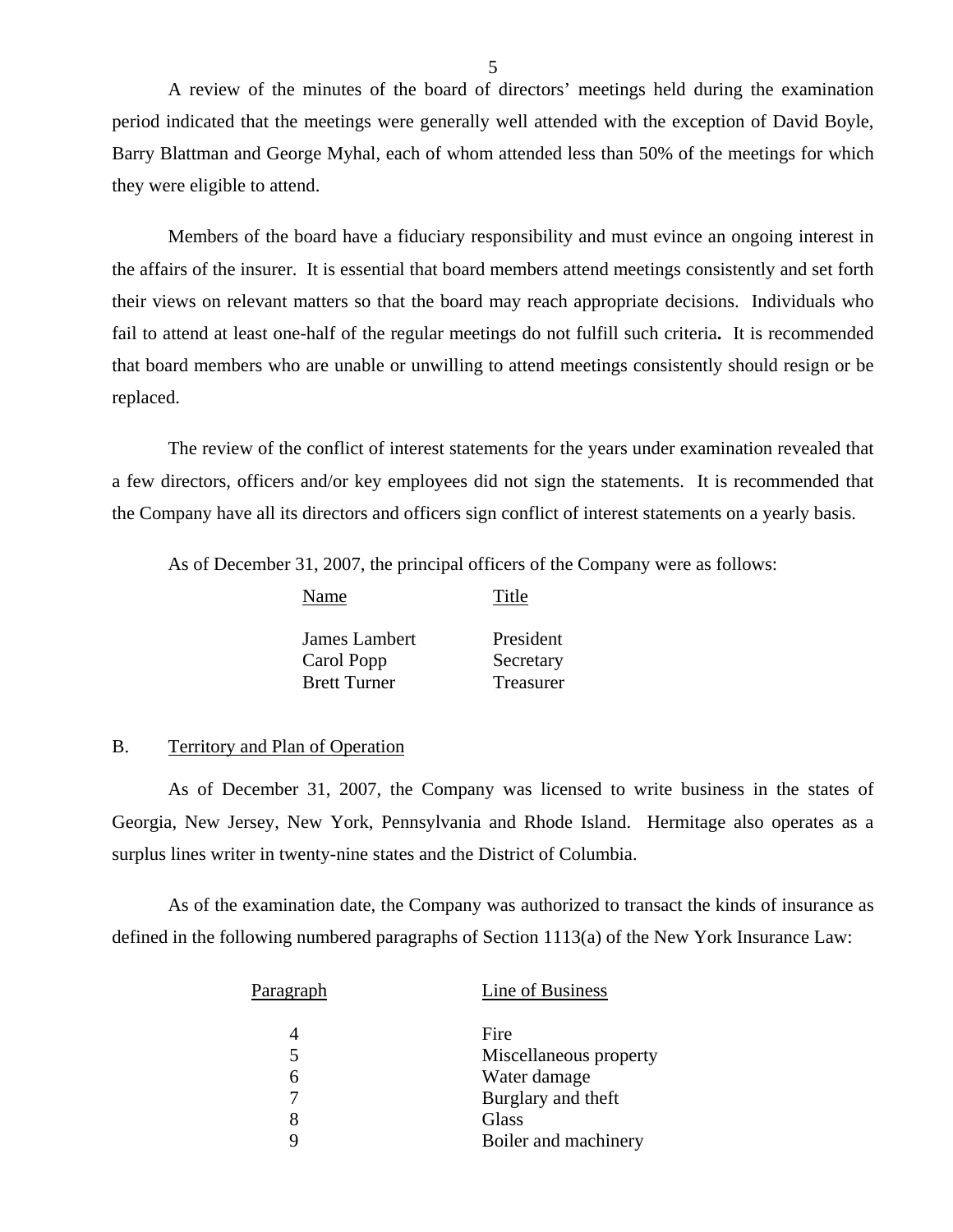|           | 6                                              |
|-----------|------------------------------------------------|
| Paragraph | Line of Business                               |
| 10        | Elevator                                       |
| 11        | Animal                                         |
| 12        | Collision                                      |
| 13        | Personal injury liability                      |
| 14        | Property damage liability                      |
| 15        | Workers' compensation and employers' liability |
| 16        | Fidelity and surety                            |
| 19        | Motor vehicle and aircraft physical damage     |
| 20        | Marine and inland marine                       |

The Company may also write such workers' compensation insurance as may be incidental to coverages contemplated under paragraphs 20 and 21 of Section 1113(a) of the New York Insurance Law including insurances described in the Longshoremen's and Harbor Workers' Compensation Act (Public Law No. 803,  $69<sup>th</sup>$  Congress as amended). Additionally, the Company is licensed to conduct the business of special risk insurance pursuant to Article 63 of the New York Insurance Law.

Based on the lines of business for which the Company is licensed and the Company's current capital structure, and pursuant to the requirements of Articles 13 and 41 of the New York Insurance Law, the Company is required to maintain a minimum surplus to policyholders in the amount of \$3,300,000.

Hermitage markets its business through over ninety contracted wholesale brokers, who in turn obtain business from retail brokers. The Company services its brokers from its main office located in White Plains, NY and two additional regional offices located in Hartford, CT and Atlanta, GA. The Company specializes in habitational risks, products and miscellaneous professional liability insurance, property insurance for small commercial buildings and properties under rehabilitation. Commercial multiple-peril business represents almost half of Hermitage's net writings with the next largest portion being other liability, followed by products liability.

The following schedule shows the direct premiums written by the Company both in total and in New York for the period under examination: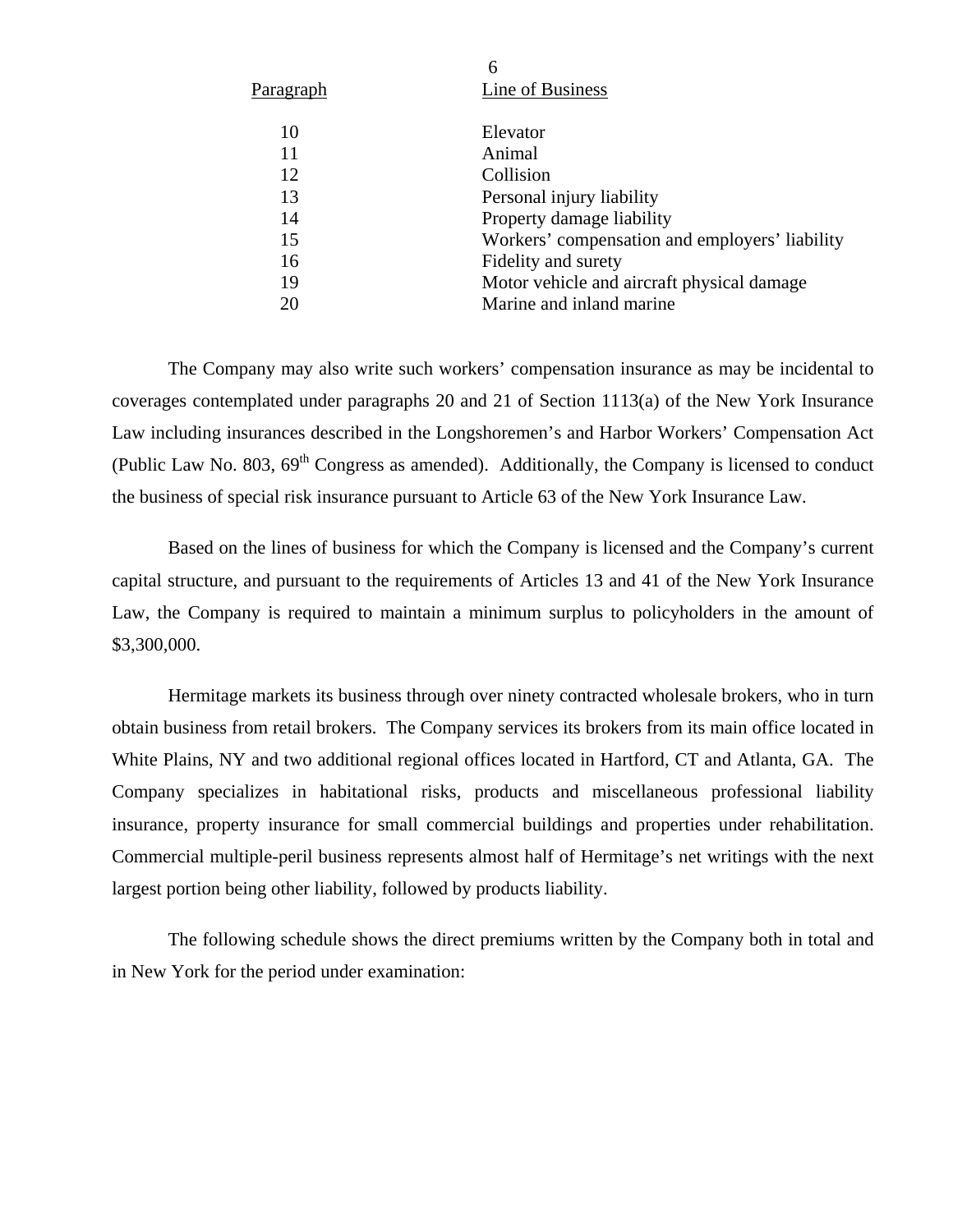| Calendar Year | New York State | <b>Total Direct Premium</b> | Premiums Written in New York State as a<br>percentage of Total Direct Premium |
|---------------|----------------|-----------------------------|-------------------------------------------------------------------------------|
| 2003          | \$21,680,262   | \$55,700,415                | 38.92%                                                                        |
| 2004          | \$21,555,512   | \$52,530,763                | 41.03%                                                                        |
| 2005          | \$17,403,628   | \$42,519,647                | 40.93%                                                                        |
| 2006          | \$19,331,241   | \$50,338,825                | 38.40%                                                                        |
| 2007          | \$30,520,049   | \$65,642,779                | 46.49%                                                                        |

#### C. Reinsurance

#### Assumed

Assumed reinsurance accounted for 6% of the Company's gross premium written during calendar year 2007. The Company entered into an interim quota share reinsurance agreement with an unaffiliated company dated December 20, 2007 and with an effective date of September 30, 2007. Pursuant to the terms of the agreement, the Company provided reinsurance for any policies written (with the exception of automobile warranty business) by the ceding company after the effective date and before the termination date of December 31, 2007. The Company utilized reinsurance accounting as defined in NAIC Accounting Practices and Procedures Manual Statements of Statutory Accounting Principles ("SSAP") No. 62 for its assumed reinsurance business.

#### Ceded

The company has structured its ceded reinsurance program to limit its maximum exposure to any one risk as follows:

| <b>Type of Treaty</b>                                                   | Cession                                                           |
|-------------------------------------------------------------------------|-------------------------------------------------------------------|
| <b>Property Multiple Line Excess of Loss</b>                            |                                                                   |
| First layer                                                             | \$650,000 excess of \$350,000 each risk, each loss                |
| 100% authorized                                                         | occurrence.                                                       |
| Second layer                                                            | \$2,000,000 excess of $$1,000,000$ each risk, each loss           |
| 100% authorized                                                         | occurrence.                                                       |
| Casualty Multiple Line Excess of Loss<br>First layer<br>100% authorized | \$650,000 excess of \$350,000 each risk, each loss<br>occurrence. |
| Second layer                                                            | \$1,000,000 excess of $$1,000,000$ each risk, each loss           |
| 100% authorized                                                         | occurrence.                                                       |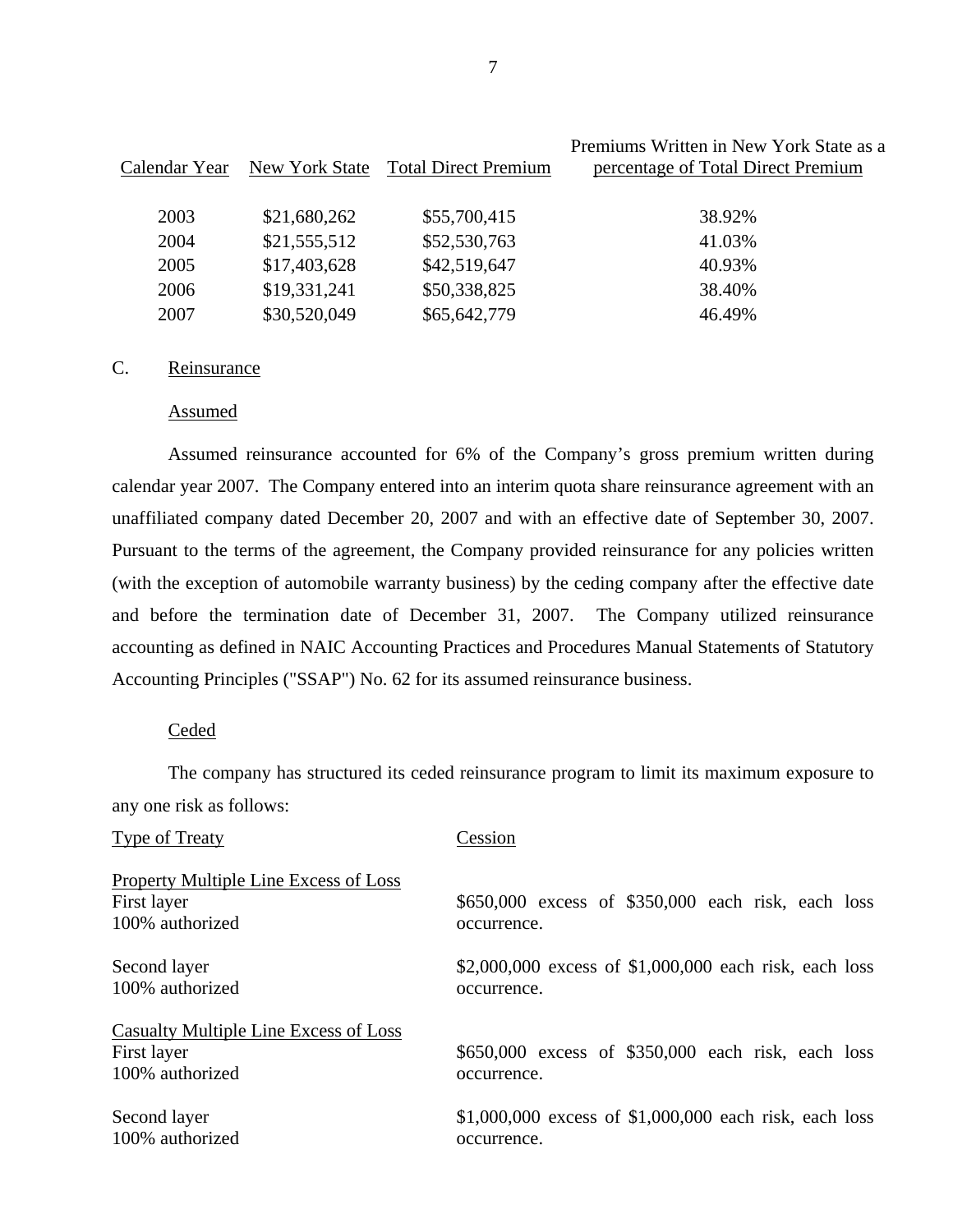#### Type of Treaty Cession

Clash Cover 100% authorized

Property Catastrophe First layer 100% authorized

Second layer 100% authorized \$3,000,000 excess of \$2,000,000 each loss occurrence.

\$3,000,000 excess of \$3,000,000 each loss occurrence.

\$9,000,000 excess of \$6,000,000 each loss occurrence.

All ceded reinsurance agreements in effect as of the examination date were reviewed and found to contain the required clauses, including an insolvency clause meeting the requirements of Section 1308 of the New York Insurance Law.

Examination review of the Schedule F data reported by the Company in its 2007 filed annual statement was found to accurately reflect its reinsurance transactions. Additionally, management has represented that all material ceded reinsurance agreements transfer both underwriting and timing risk as set forth in SSAP No. 62. Representations were supported by appropriate risk transfer analyses and an attestation from the Company's chief executive officer pursuant to the NAIC Annual Statement Instructions. Additionally, examination review indicated that the Company was not a party to any finite reinsurance agreements. All ceded reinsurance agreements were accounted for utilizing reinsurance accounting as set forth in paragraph 8 of SSAP No. 62.

The property catastrophe contracts reinsured both Hermitage Insurance Company and Kodiak Insurance Company and were signed by all participants. Coverage under the catastrophe treaties applies separately to each company.

During the period under examination, the Company ceded no business to affiliated companies. The Company's retention increased from \$200,000 to \$350,000 during the period under review, and its limits increased by \$8,000,000 compared with the prior examination period. All reinsurance was ceded to one reinsurer that is authorized in New York.

In addition to its excess of loss reinsurance program, the Company also obtained facultative reinsurance coverage. In general, the Company obtains facultative reinsurance for property risks above \$3,000,000 and casualty risks above \$2,000,000. Facultative cessions represented 6.7% of the Company's total premiums ceded in 2007.

8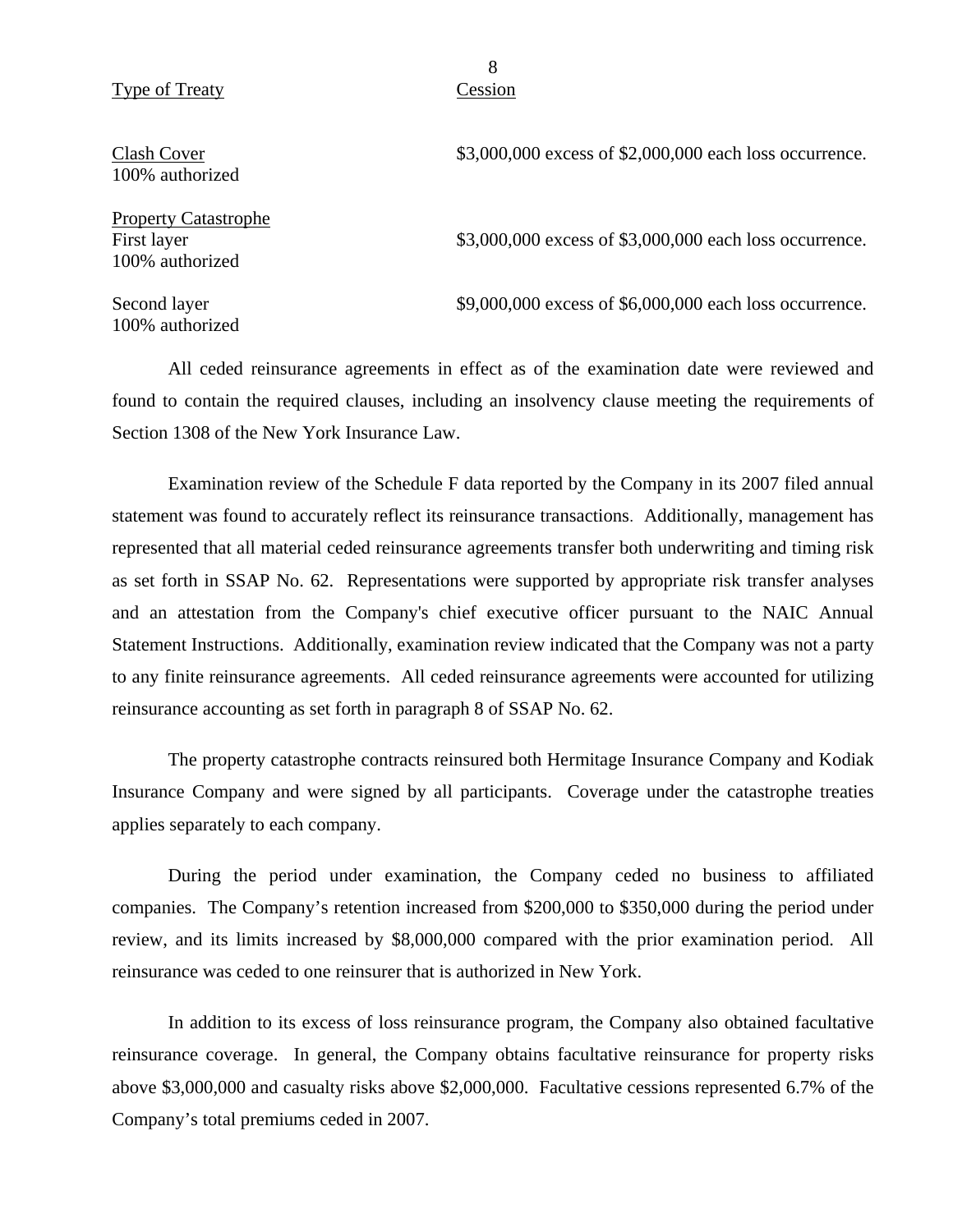<span id="page-10-0"></span>D. Holding Company System

The Company is a wholly-owned subsidiary of Hermitage Holdings, Inc., an insurance holding company domiciled in the State of New York, which is ultimately controlled by Partners Limited, Ontario, Canada.

A review of the holding company registration statements filed with this Department indicated that such filings were complete and were filed pursuant to Article 15 of the New York Insurance Law and Department Regulation 52.

The following is a chart of the holding company system at December 31, 2007:

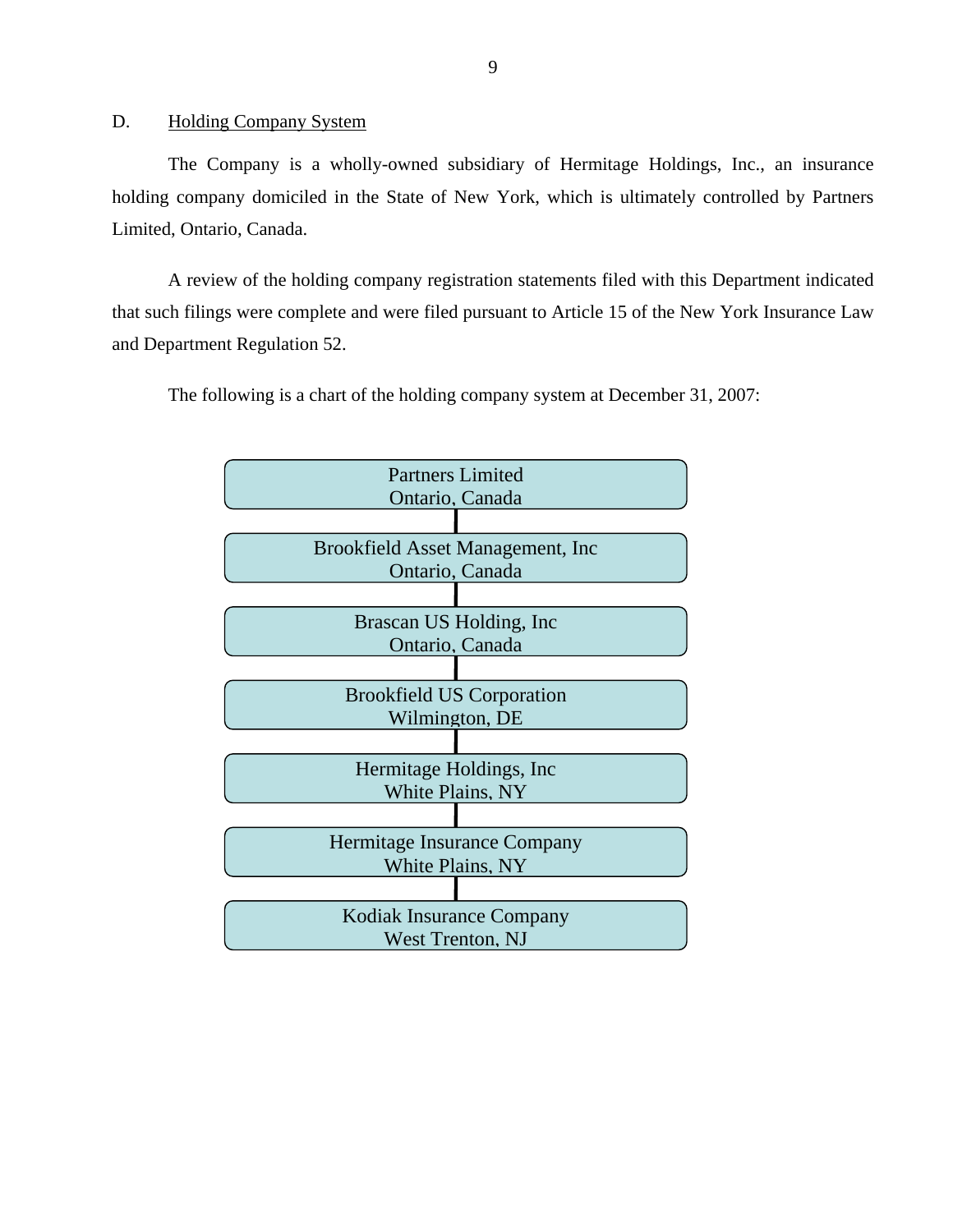<span id="page-11-0"></span>At December 31, 2007, the Company was party to the following agreements with other members of its holding company system:

#### Expense Sharing Agreement

Effective January 1, 1998, the Company entered into an expense sharing agreement with Kodiak Insurance Company ("Kodiak") and Vantage Data Corporation ("Vantage"). On June 6, 2006, Hermitage sold Vantage; however, the Company did not submit a revised expense sharing agreement to the Department until October 7, 2008**.** It is recommended that the Company submit amendments to its inter-company agreements to the Department in a timely manner.

#### Investment Management Agreement

Effective January 1, 2006, the Company entered into an investment management agreement with Hyperion Capital Management, Inc. ("Hyperion"). Pursuant to the terms of the agreement Hyperion has full authority to supervise and direct the investment of the Company's assets in accordance with the Company's written investment restrictions and guidelines. The agreement was filed with this Department pursuant to Section 1505(d)(3) of the New York Insurance Law*.*

#### E. Significant Operating Ratios

The following ratios have been computed as of December 31, 2007, based upon the results of this examination:

| Net premiums written to surplus as regards policyholders                               |     |
|----------------------------------------------------------------------------------------|-----|
| Liabilities to liquid assets (cash and invested assets less investments in affiliates) | 66% |
| Premiums in course of collection to surplus as regards policyholders                   | 11% |

All of the above ratios fall within the benchmark ranges set forth in the Insurance Regulatory Information System of the National Association of Insurance Commissioners.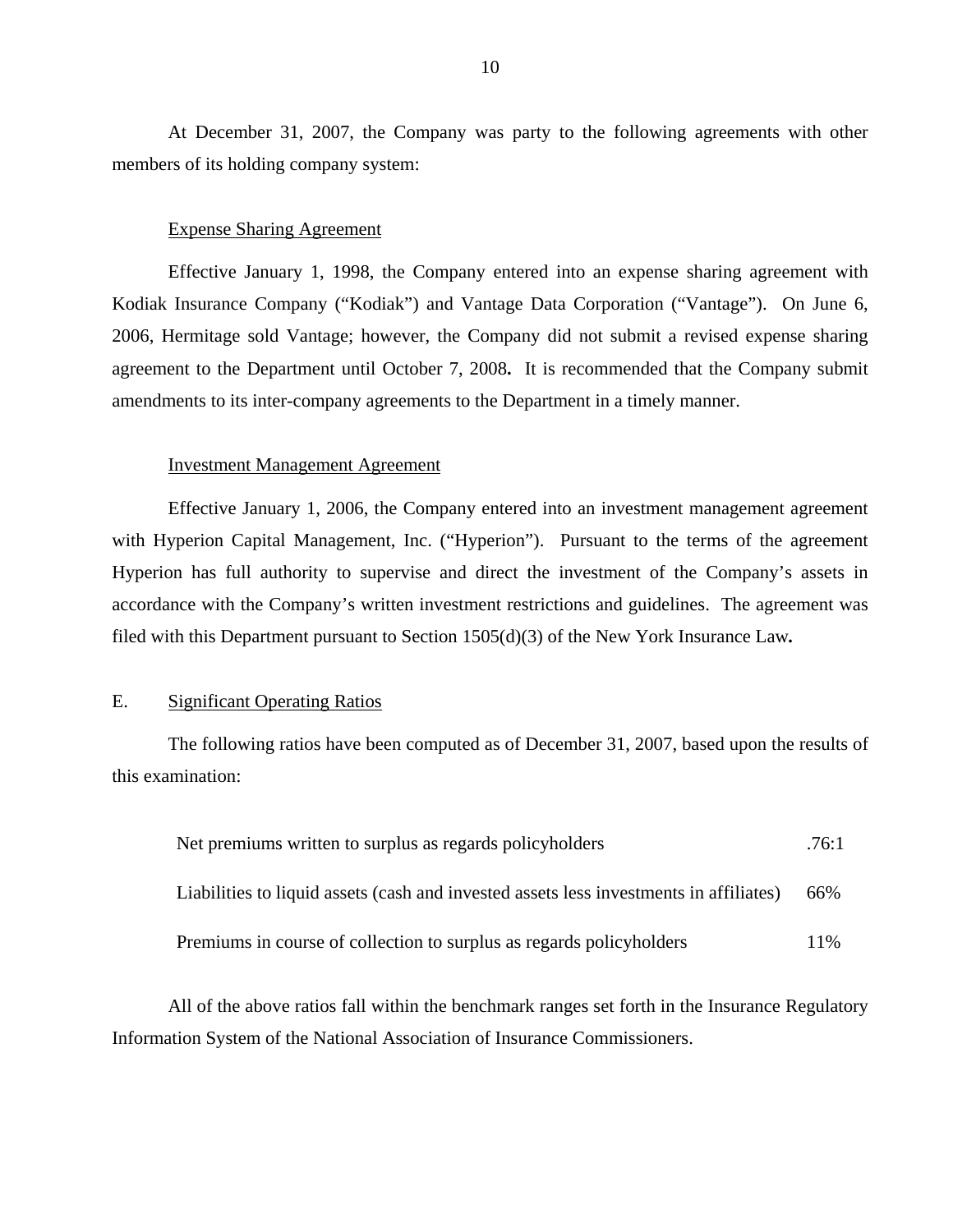The underwriting ratios presented below are on an earned/incurred basis and encompass the five-year period covered by this examination:

|                                              | Amounts              | Ratios     |
|----------------------------------------------|----------------------|------------|
| Losses and loss adjustment expenses incurred | \$91,654,370         | 43.36%     |
| Other underwriting expenses incurred         | 88,544,904           | 41.89      |
| Net underwriting loss                        | 31,177,672           | 14.75      |
|                                              |                      |            |
| Premiums earned                              | <u>\$211,376,946</u> | $(00.00\%$ |

#### F. Accounts and Records

#### i. Schedule D Part 1

Upon review of the Schedule D Part 1 contained in the Company's 2007 annual statement, it was noted that the maturity dates for some of the Company's investments were different from the maturity dates confirmed by the custodial bank. It is recommended that the Company take better care in the preparation of its Schedule D Part 1 of its filed annual statements.

#### ii. Custodian Agreement

The review of the custodial agreement dated October 28, 2005 between Hermitage Insurance Company and its custodian bank revealed that certain required provisions were either not found in the custodial agreement, or not worded in accordance with NAIC guidelines. It is recommended that the Company amend its custodial agreement to comply with Part 1 - Section IV- J of the NAIC Financial Examiners Handbook.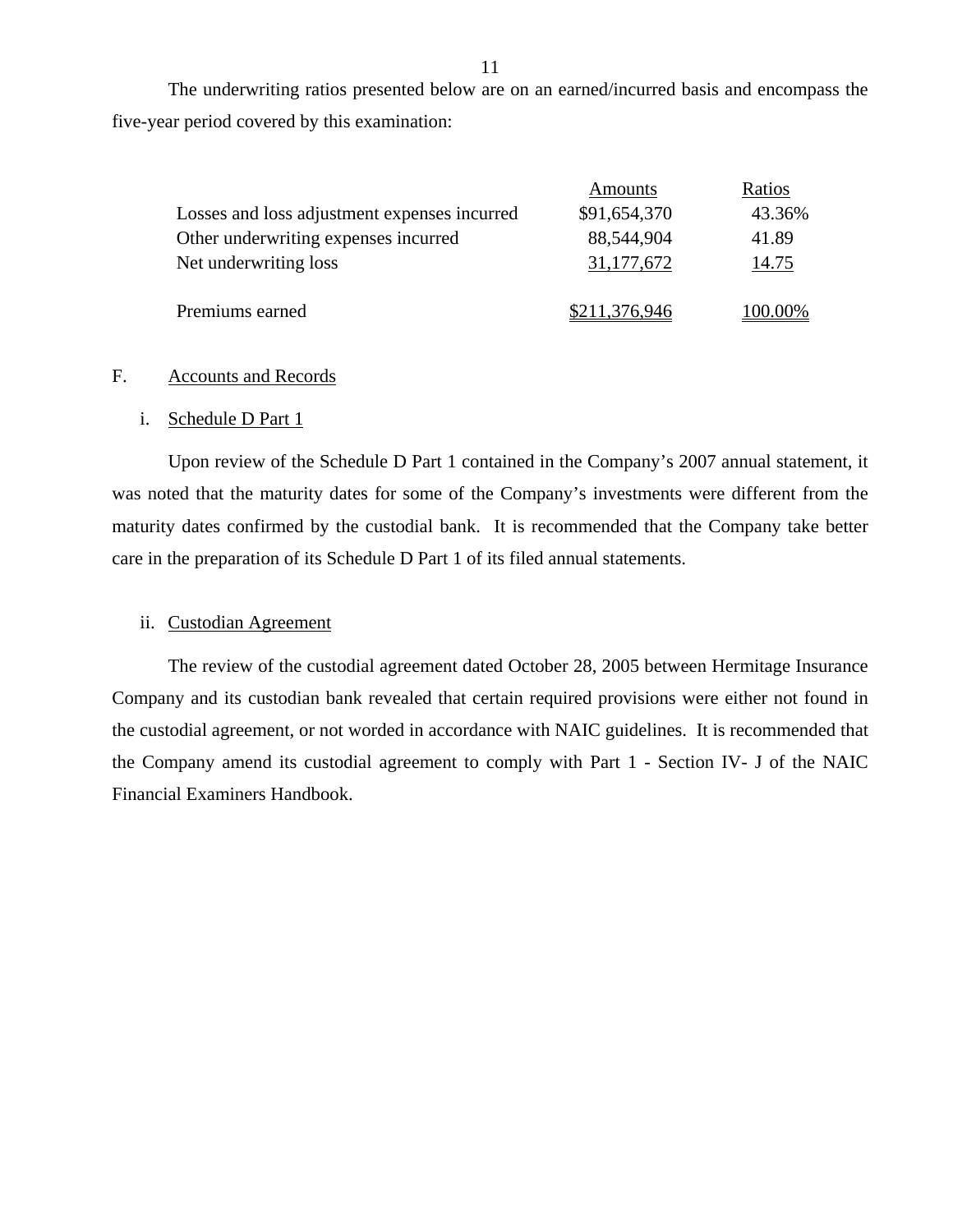## 12 **3. FINANCIAL STATEMENTS**

## A. Balance Sheet

The following shows the assets, liabilities and surplus as regards policyholders as of December 31, 2007 as determined by this examination and as reported by the Company:

| Assets                                                  | Assets        | <b>Assets Not</b><br>Admitted | Net Admitted<br>Assets |
|---------------------------------------------------------|---------------|-------------------------------|------------------------|
| <b>Bonds</b>                                            | \$129,551,651 | \$<br>$\overline{0}$          | \$129,551,651          |
| Common stocks                                           | 18,345,007    |                               | 18,345,007             |
| Cash, cash equivalents and short-term investments       | 14,295,834    |                               | 14,295,834             |
| Receivable for securities                               | 32,796        |                               | 32,796                 |
| Investment income due and accrued                       | 1,295,399     |                               | 1,295,399              |
| Uncollected premiums and agents' balances in the        |               |                               |                        |
| course of collection                                    | 11,383,048    | 2,687,489                     | 8,695,559              |
| Deferred premiums, agents' balances and installments    |               |                               |                        |
| booked but deferred and not yet due                     | 67,405        |                               | 67,405                 |
| Amounts recoverable from reinsurers                     | 443,639       |                               | 443,639                |
| Net deferred tax asset                                  | 5,499,607     | 3,519,147                     | 1,980,460              |
| Electronic data processing equipment and software       | 1,228,913     | 1,228,913                     | $\Omega$               |
| Furniture and equipment, including health care delivery |               |                               |                        |
| assets                                                  | 58,207        | 58,207                        | $\Omega$               |
| Receivables from parent, subsidiaries and affiliates    | 90,500        |                               | 90,500                 |
| Prepaid expenses                                        | 15,060        | 15,060                        | $\Omega$               |
| Security deposits                                       | 87,340        | 87,340                        | $\Omega$               |
| Leasehold improvements                                  | 10,632        | 10,632                        | $\theta$               |
| Total assets                                            | \$182,405,038 | \$7,606,788                   | \$174,798,250          |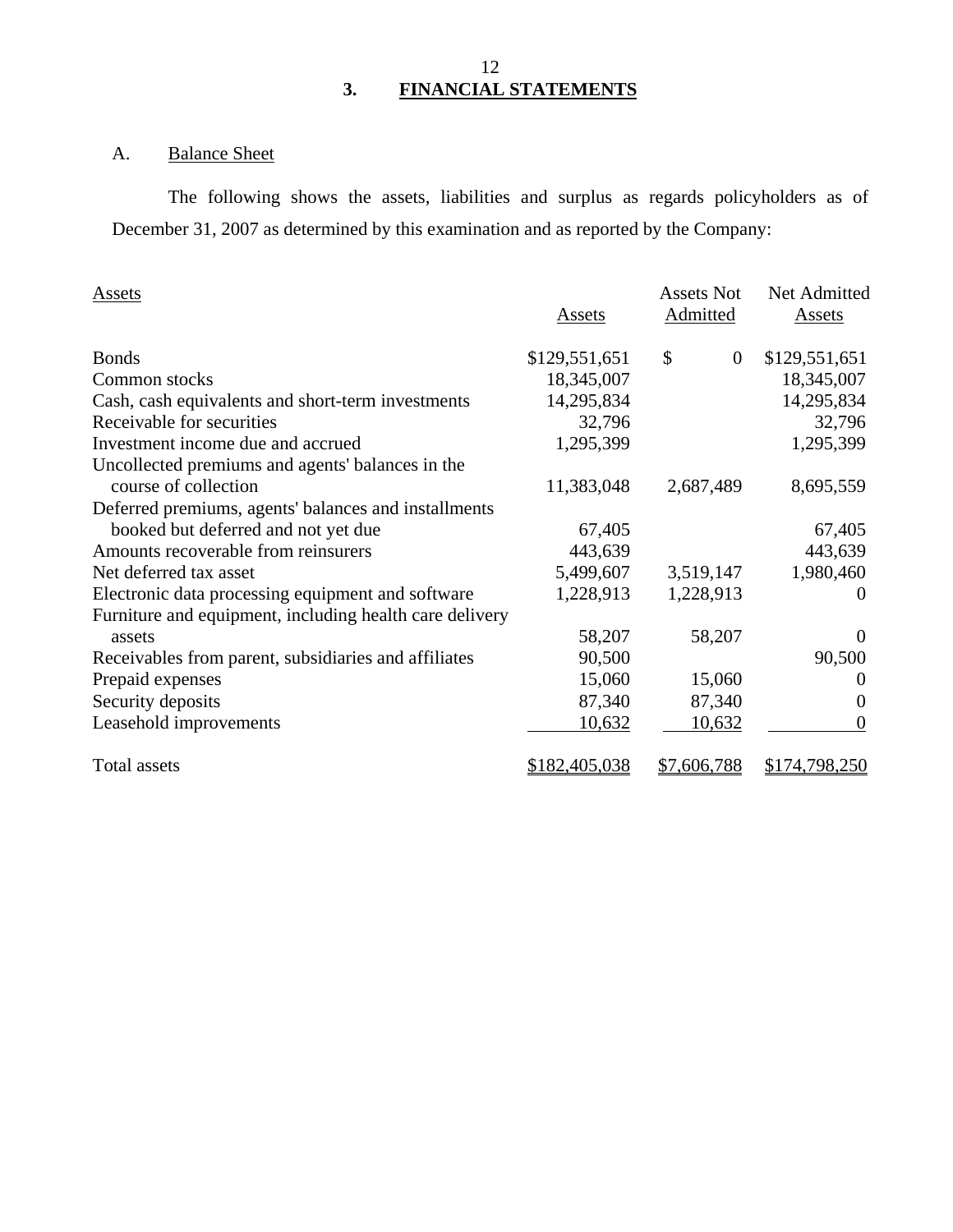### Liabilities, Surplus and Other Funds

#### **Liabilities**

| Losses                                                          |             | \$39,394,040  |
|-----------------------------------------------------------------|-------------|---------------|
| Reinsurance payable on paid losses and loss adjustment expenses |             | 7,337         |
| Loss adjustment expenses                                        |             | 12,700,485    |
| Commissions payable, contingent commissions and other similar   |             |               |
| charges                                                         |             | 1,132,130     |
| Other expenses (excluding taxes, licenses and fees)             |             | 2,733,227     |
| Taxes, licenses and fees (excluding federal and foreign income  |             |               |
| taxes)                                                          |             | 803,528       |
| Current federal and foreign income taxes                        |             | 230,000       |
| Unearned premiums                                               |             | 27,493,427    |
| Ceded reinsurance premiums payable (net of ceding commissions)  |             | 8,333,466     |
| Payable to parent, subsidiaries and affiliates                  |             | 5,100,000     |
| <b>Total liabilities</b>                                        |             | \$97,927,640  |
| <b>Surplus and other funds</b>                                  |             |               |
| Common capital stock                                            | \$3,101,040 |               |
| Preferred capital stock                                         | 3,000,000   |               |
| Gross paid in and contributed surplus                           | 17,453,959  |               |
| Unassigned funds (surplus)                                      | 53,315,611  |               |
| Surplus as regards policyholders                                |             | 76,870,610    |
| Total liabilities, surplus and other funds                      |             | \$174,798,250 |

NOTE: The Internal Revenue Service has not yet begun to audit tax returns covering tax years 2003 through 2007. The examiner is unaware of any potential exposure of the Company to any tax assessment and no liability has been established herein relative to such contingency.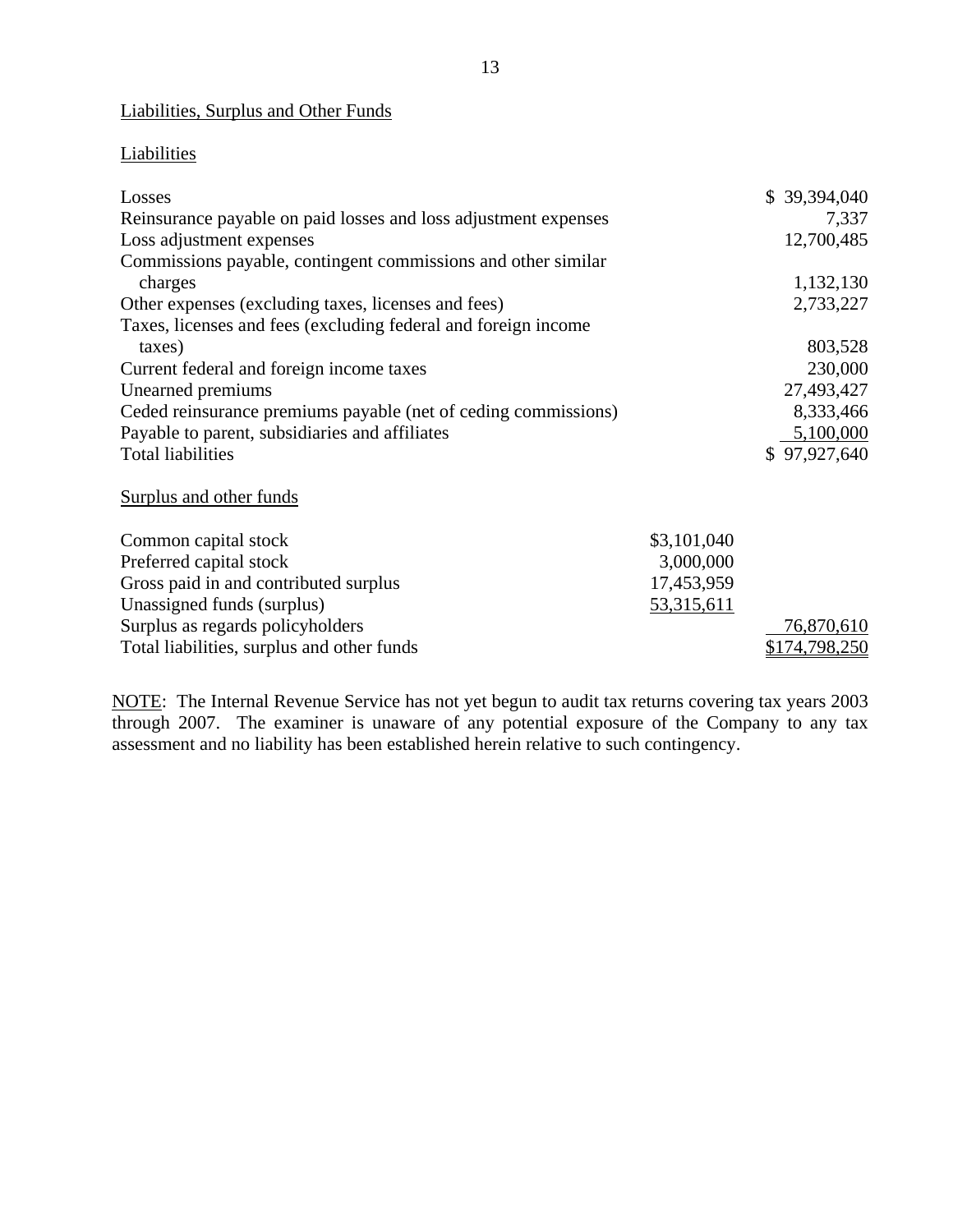B. Underwriting and Investment Exhibit

Surplus as regards policyholders increased \$58,951,226 during the five-year examination period January 1, 2003 through December 31, 2007, detailed as follows:

| <b>Underwriting Income</b>                                                                                                                                                      |                                          |                             |
|---------------------------------------------------------------------------------------------------------------------------------------------------------------------------------|------------------------------------------|-----------------------------|
| Premiums earned                                                                                                                                                                 |                                          | \$211,376,946               |
| Deductions:<br>Losses incurred<br>Loss adjustment expenses incurred<br>Other underwriting expenses incurred<br>Total underwriting deductions<br>Net underwriting gain or (loss) | \$64,167,091<br>27,487,279<br>88,544,904 | 180,199,274<br>\$31,177,672 |
| <b>Investment Income</b><br>Net investment income earned<br>Net realized capital gain<br>Net investment gain or (loss)                                                          | \$21,552,216<br>1,032,248                | 22,584,464                  |
| Other Income<br>Net gain or (loss) from agents' or premium balances charged off<br>Aggregate write-ins for miscellaneous income                                                 | \$6,496<br>(9,298)                       |                             |
| Total other income                                                                                                                                                              |                                          | (2,802)                     |
| Net income before federal and foreign income taxes                                                                                                                              |                                          | \$53,759,334                |
| Federal and foreign income taxes incurred                                                                                                                                       |                                          | 298,063                     |
| Net income                                                                                                                                                                      |                                          | <u>\$53,461,271</u>         |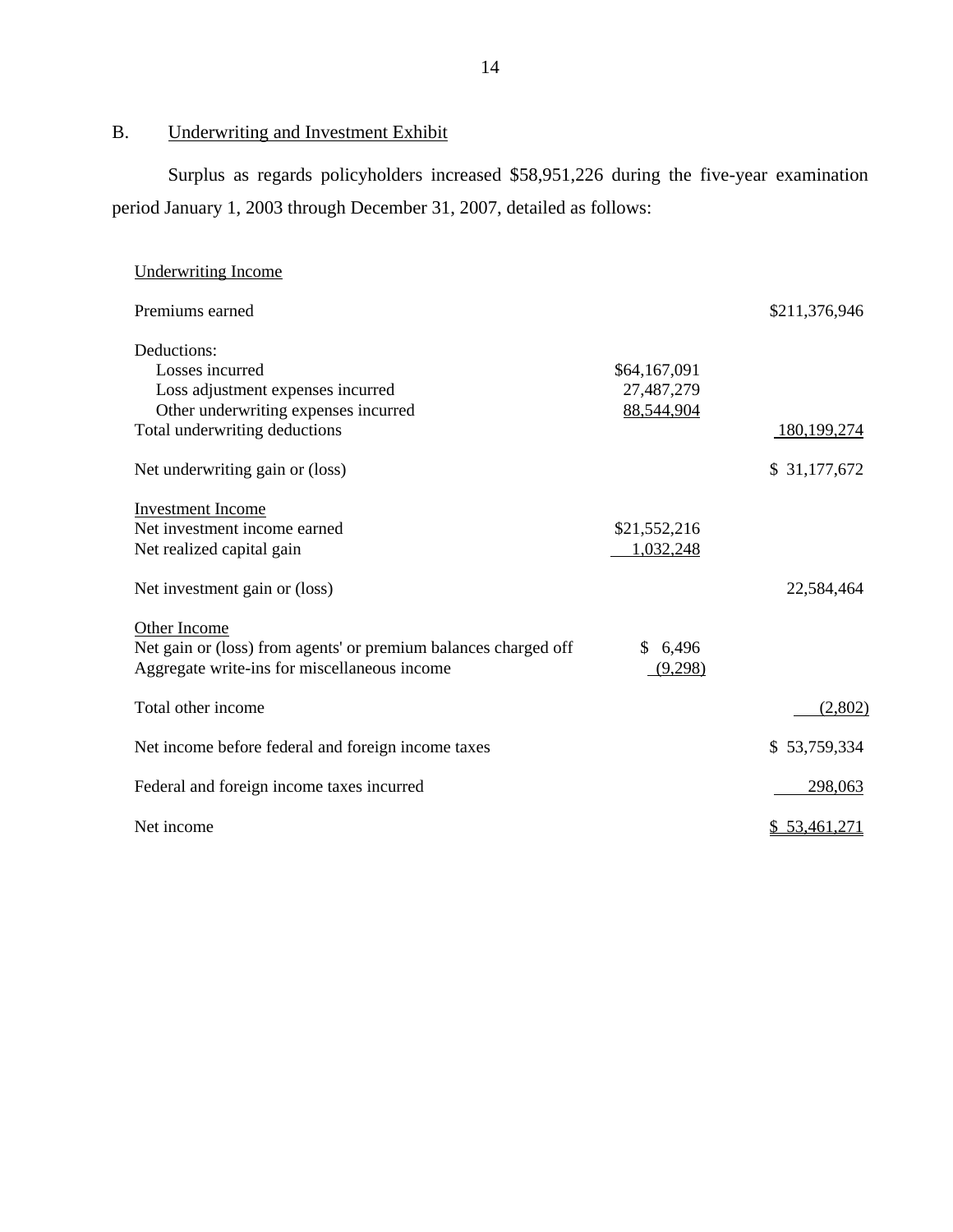#### C. Capital and Surplus Accounts

Surplus as regards policyholders per report on

examination as of December 31, 2002 \$17,919,384

|                                                        | Gains in     | Losses in      |            |
|--------------------------------------------------------|--------------|----------------|------------|
|                                                        | Surplus      | <b>Surplus</b> |            |
| Net income                                             | \$53,461,271 |                |            |
| Net unrealized capital gains or (losses)               | 4,791,647    |                |            |
| Change in net unrealized foreign exchange capital gain |              |                |            |
| $(\text{loss})$                                        | 958,343      |                |            |
| Change in net deferred income tax                      | 1,068,733    |                |            |
| Change in nonadmitted assets                           |              | \$2,991,126    |            |
| Change in provision for reinsurance                    |              | 265,642        |            |
| Surplus paid in                                        | 7,000,000    |                |            |
| Dividends to stockholders                              |              | 5,072,000      |            |
| Total gains and losses                                 | \$67,279,994 | \$8,328,768    |            |
| Net increase (decrease) in surplus                     |              |                | 58,951,226 |
|                                                        |              |                |            |

Surplus as regards policyholders per report on examination as of December 31, 2007 \$76,870,610

#### **4. LOSSES AND LOSS ADJUSTMENT EXPENSES**

The examination liability for the captioned items of \$52,094,525 is the same as reported by the Company as of December 31, 2007. The examination analysis was conducted in accordance with generally accepted actuarial principles and practices and was based on statistical information contained in the Company's internal records and in its filed annual statements.

#### **5. MARKET CONDUCT ACTIVITIES**

In the course of this examination, a review was made of the manner in which the Company conducts its business and fulfills its contractual obligations to policyholders and claimants. The review was general in nature and is not to be construed to encompass the more precise scope of a market conduct investigation, which is the responsibility of the Market Conduct Unit of the Property Bureau of this Department.

The general review was directed at practices of the Company in the following areas:

- A. Producer licensing
- B. Claims handling

No problem areas were encountered.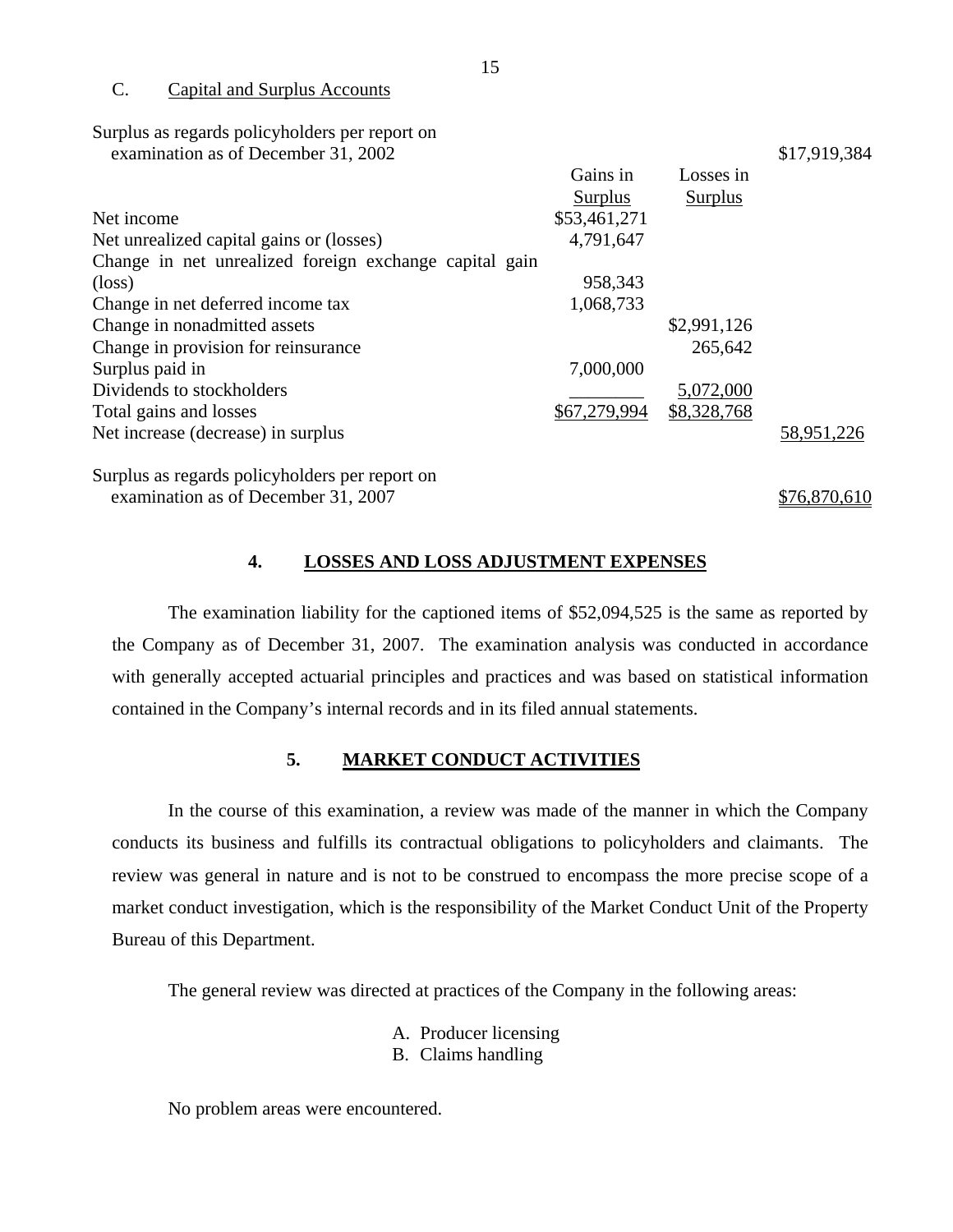#### 16

## **6. COMPLIANCE WITH PRIOR REPORT ON EXAMINATION**

<span id="page-17-0"></span>The prior report on examination contained five recommendations as follows (page numbers refer to the prior report):

#### ITEM PAGE NO.

#### A. Management

The Company has been advised to comply with Section 5  $1201(a)(5)(B)(v)$  of the New York Insurance Law as well as its by-laws relative to the number of directors required on its board.

The Company has complied with this recommendation.

#### B. Reinsurance

i. It is recommended that the Company continue to require that all future 8 reinsurance contracts contain a provision that the arbitration shall be governed by New York Law.

The Company has complied with this recommendation.

ii. It is recommended that the Company take the necessary steps to ensure 9 that all reinsurance agreements are signed by all participants in a timely manner.

The Company has complied with this recommendation.

#### C. Holding Company System

It is recommended that the Company keep a signed copy of its 12 electronic data processing service agreement with Vantage at the Company's premises and have it readily available upon request by the Department.

The Company has complied with this recommendation.

#### D. Electronic Data Processing Equipment ("EDP") and Software

It is recommended that the Company comply with Section  $1301(a)(18)$  19 of the New York Insurance Law when reporting EDP equipment and software as admitted assets.

The Company has complied with this recommendation.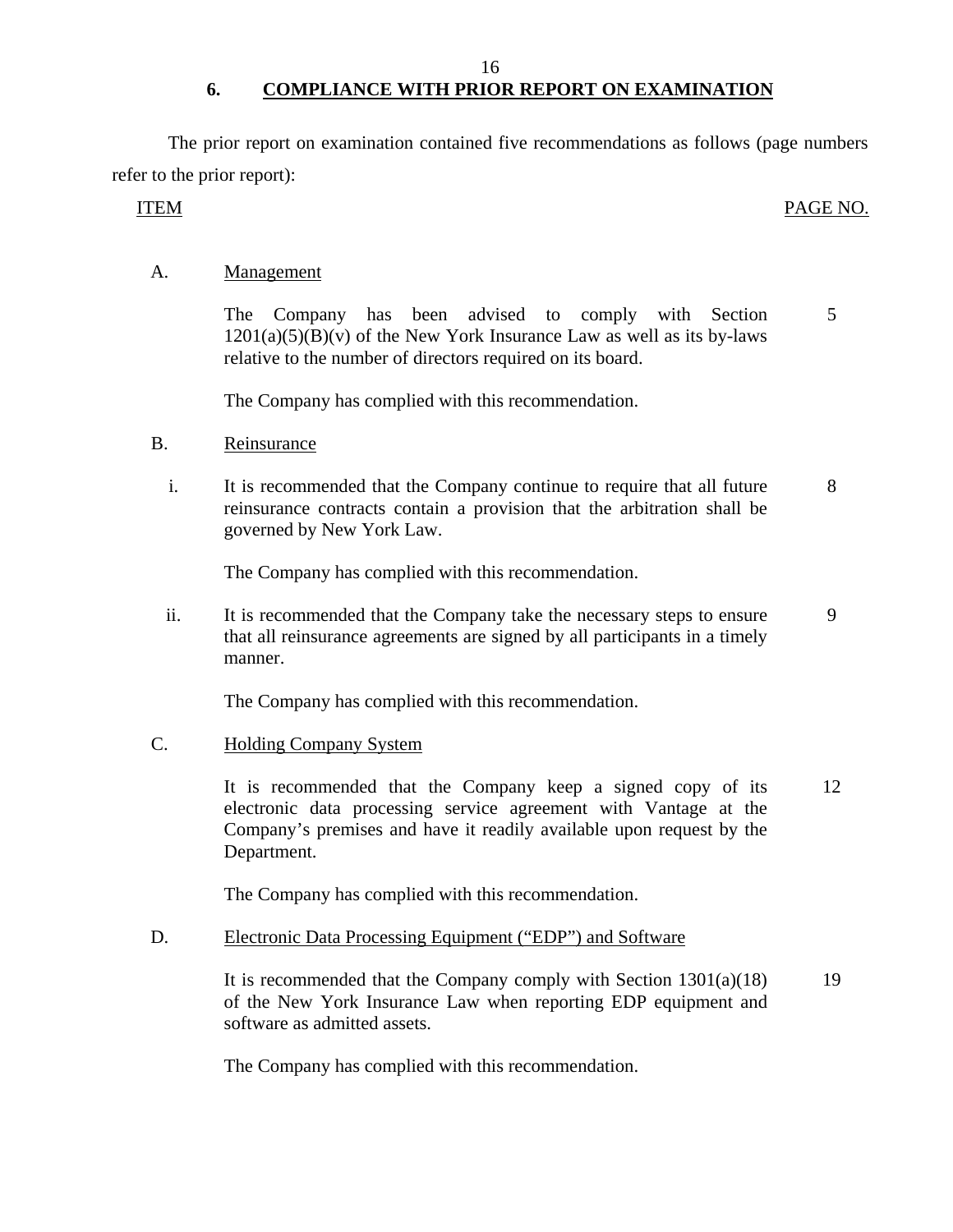#### 17

## **7. SUMMARY OF COMMENTS AND RECOMMENDATIONS**

### <span id="page-18-0"></span>ITEM PAGE NO.

#### A. Management

- i. It is recommended that board members who are unable or unwilling to 5 attend meetings consistently should resign or be replaced.
- ii. It is recommended that the Company have all its directors and officers 5 sign conflict of interest statements on a yearly basis.

#### B. Holding Company System

It is recommended that the Company submit amendments to its inter- 10 company agreements to the Department in a timely manner.

### C. Accounts and Records

- i. It is recommended that the Company take better care in the preparation 11 of its Schedule D Part 1 of its filed annual statements.
- ii. It is recommended that the Company amend its custodial agreement to 11 comply with Part 1 - Section IV- J of the NAIC Financial Examiners Handbook.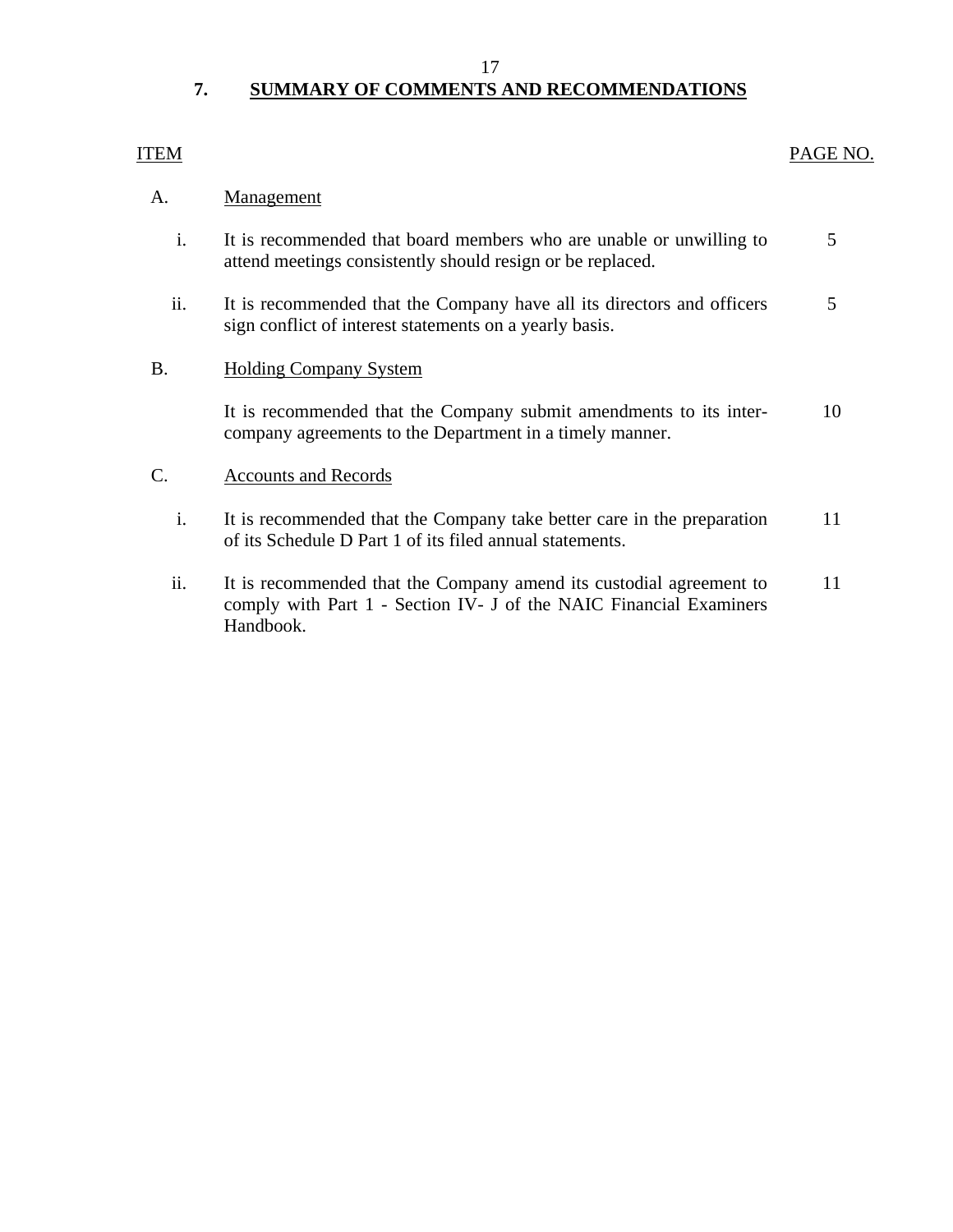Respectfully submitted,

 $\sqrt{s}$ /s/ Joseph Revers, CFE Senior Insurance Examiner

## STATE OF NEW YORK ) )SS: ) COUNTY OF NEW YORK )

JOSEPH REVERS, being duly sworn, deposes and says that the foregoing report, subscribed by him, is true to the best of his knowledge and belief.

 $\sqrt{s}$ /s/

Joseph Revers

Subscribed and sworn to before me

this  $\_\_\_\_\$  day of  $\_\_\_\_\_\_\$ , 2009.